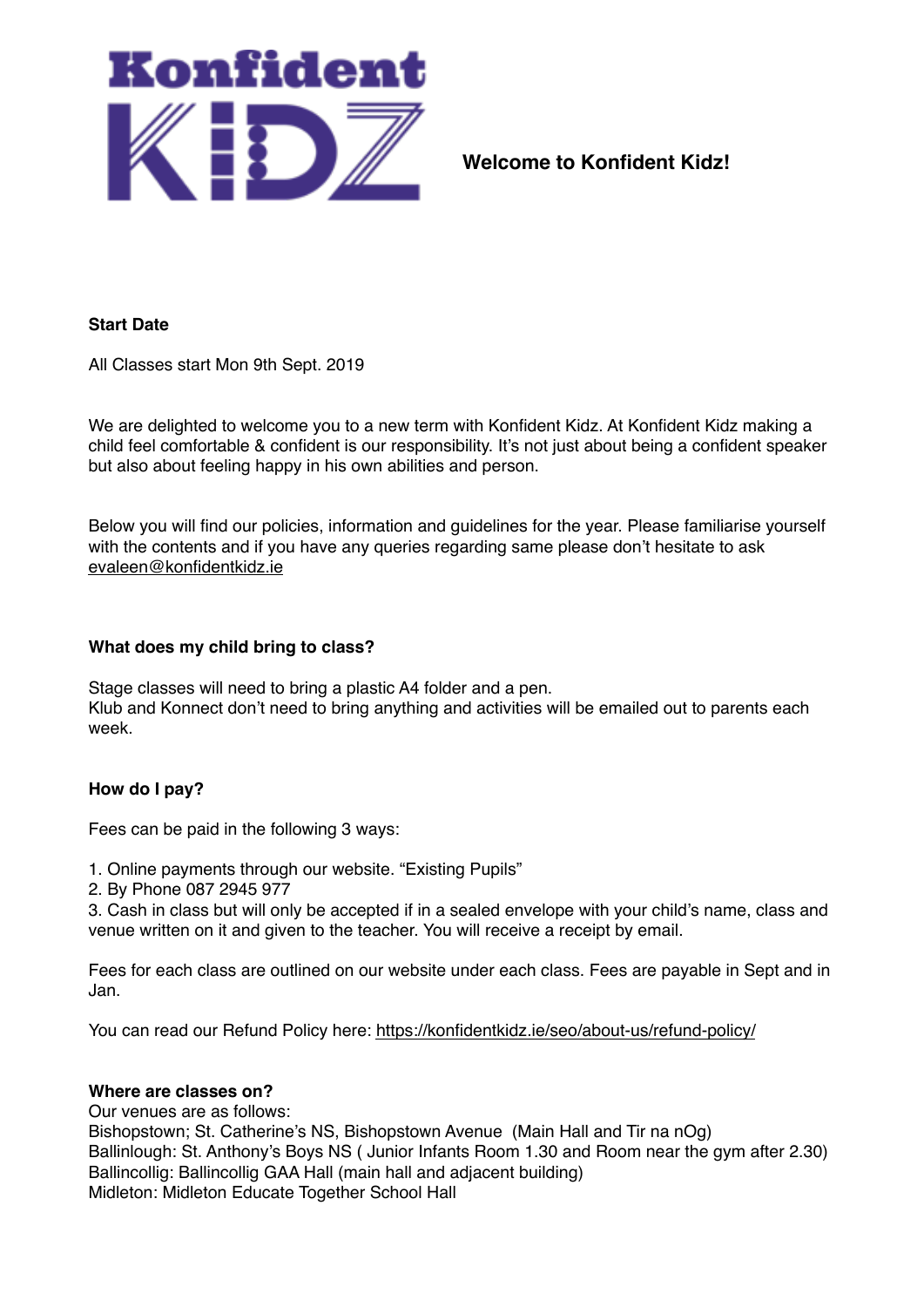# **Teachers**

We are delighted to have such dedicated, patient and creative teachers on board. Each teacher's bio is available to read on www.konfidentkidz.ie All of our teachers have been Garda vetted.

We always endeavour to have the same teacher with the class for the entire year. Unfortunately this may not always be possible due to illness, family crisis or accident. In such an event we will try our best not to cancel a class. This may mean on the very odd occasion that we may have to call in a substitute teacher.

# **Admin**

If you have any queries regarding fees, enrolments or changes to your details please contact accounts@konfidentkidz.ie. All updates and newsletters will be sent to parents via email. Please ensure we have your correct and up to date email address. All other queries should be directed to your child's teacher or to [evaleen@konfidentkidz.ie](mailto:evaleen@konfidentkidz.ie). Please remember that we are a small business and we heavily rely on our classes being full. If for some reason you decide not to continue after Term 1 we would realty appreciate a text or email to tell us so, otherwise we will be holding your child's place for no reason.

# **Child's Progress**

We are always happy to discuss your child's progress. Please contact your child's teacher by email and she will get back to you at a convenient time. Unfortunately at the end of class is not always convenient for a talk if another class is coming in.

Each teacher has their own email address with their first name @konfidentkidz.ie (eg. [evaleen@konfidentkidz.ie](mailto:evaleen@konfidentkidz.ie))

## **Stage Classes: Exams & Feis**

## Feis Maitiu

Children can take part in Feis Maitiu drama and verse speaking competitions in our Stage Classes. Closing Date for Feis entries is towards end of November and The Feis is on throughout Feb-April. Konfident Kidz is not an agent for Feis Maitiu and any cancellations or requests for refunds should be brought to the attention of Feis Maitiu Office. Parents must request an entry card from the teacher before the closing date and send it to the Feis Office along with the accompanying fee. Feis Fees cannot be accepted by Konfident Kidz teachers. You will get a note for Feis in class.

## Exams

We take our exams with The Irish Board of Speech & Drama.

Our pupils take exams in December. They usually take place around 6th-8th Dec usually on a Saturday so please make sure your child is available around this time when entering. The Closing Date for entry is early Oct. You will get a note about exams in class.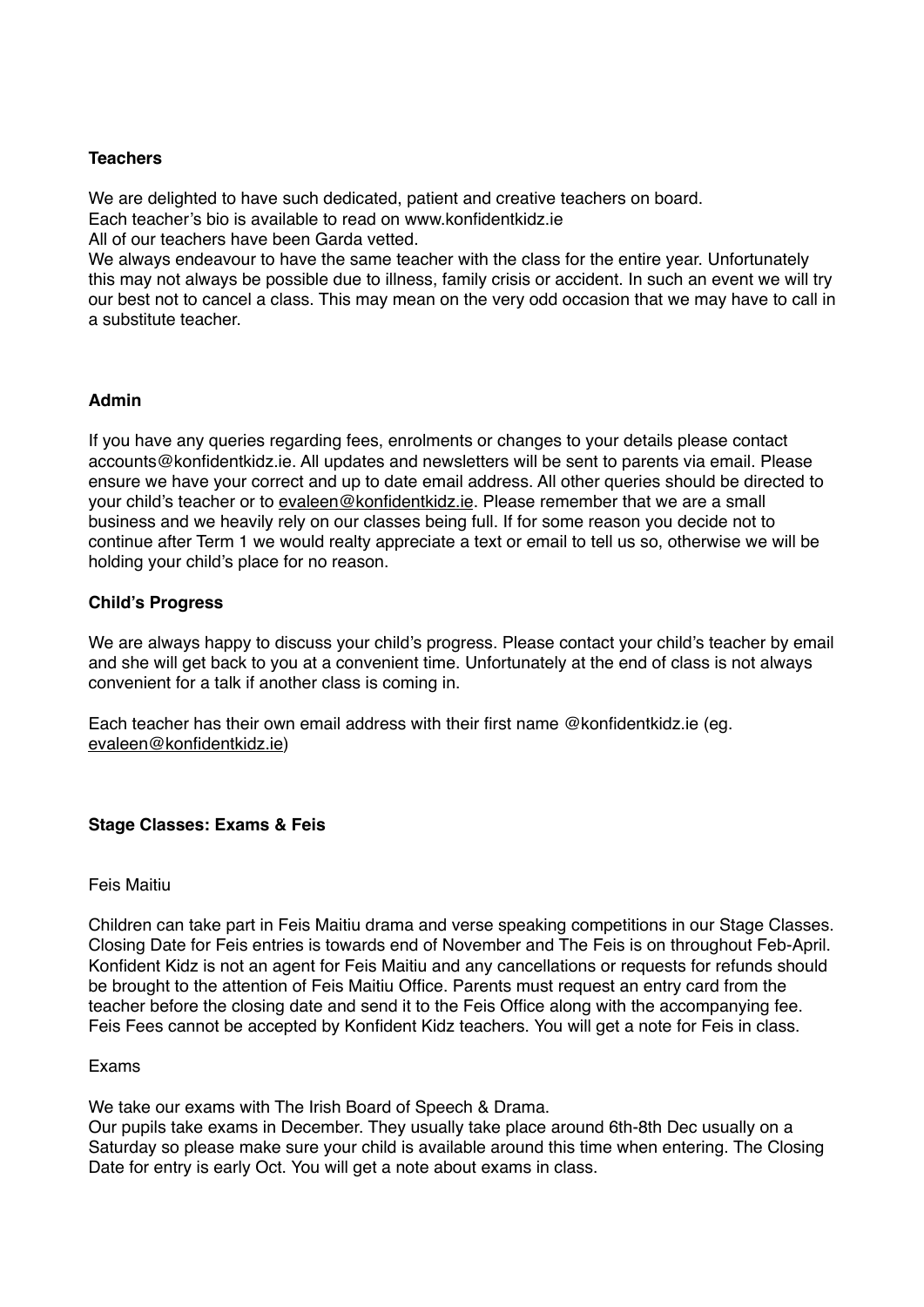## **POLICIES:**

#### **Arrival and Departure Policy**

Class times should be adhered to at all times. Children should be dropped into the venue and accompanied to the room by a parent or guardian. If your child is collected from school classroom by a Konfident Kidz teacher then please inform us if your child is not able to attend class early that day to ensure the safety of your child. Children should not be dropped to the venue before class time. Children should not be dropped to the venue if their Konfident Kidz teacher is not present. Children should be collected by a parent/guardian from the classroom or designated meeting point if on school grounds. *Children will not be allowed walk home or be collected elsewhere unless permission has been given in writing by their parent/guardian to their teacher and to Konfident Kidz Office.*

#### **Complaints/comments policy.**

We are committed to a quality service and a quality place of work. We welcome any comments and will work quickly to resolve problems or complaints. We welcome any feedback which will help us provide a continuing best service to parents/guardians and their children. Complainants may do so informally by phone or email to Evaleen.

#### **Medical Administration policy.**

Konfident Kidz Staff do not administer medicine.

#### **Emergency Policy**

In the unlikely event where a teacher is unable to take a class.

We will call a substitute teacher to take that class, failing that we have no option but to cancel the class.

Where we have to cancel at short notice we will contact everyone by text.

Where an emergency occurs during class all pupils will be brought to safety and parents will be contacted immediately.

#### **Child Illness Policy**

Parents are asked not to send children if they have a temperature, or have been sick in the previous 36 hours. This is to prevent spread of infection amongst children.

In the event of a medical emergency a child's parents will be contacted immediately. If a parent is not available then our next option is to call for medical help for your child.

#### **Recording Policy**

On enrolment parents/ guardians are asked to give their consent for Konfident Kidz to record or photograph their children in our classes. Permission must also be granted to publish recordings and pictures. Should any events be recorded parents will always be notified in advance.